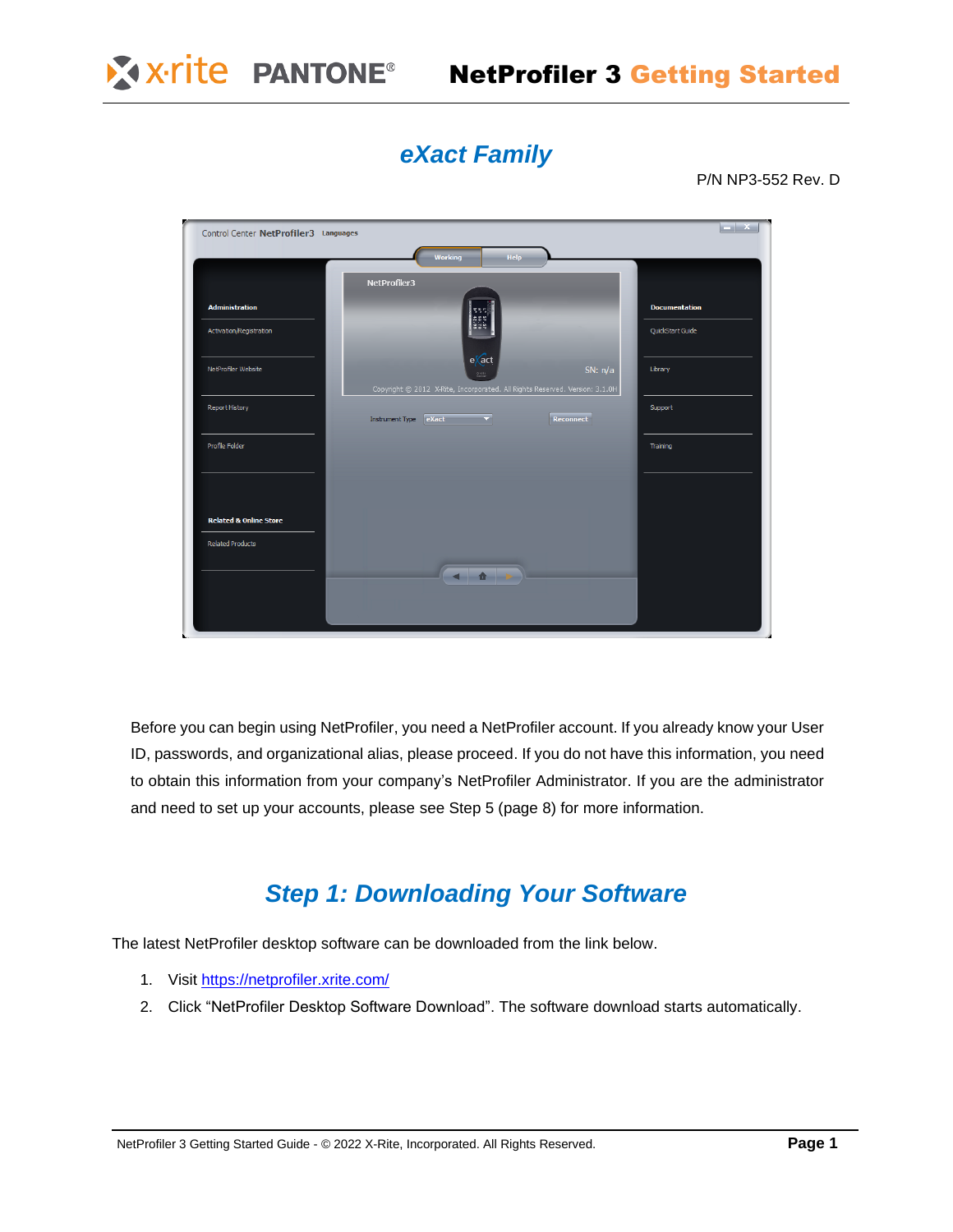# *Step 2: Installing Your Software*

## *Windows 8, 10, or 11*

## *Running from a computer with internet access*

Locate the download folder on your PC and double click the NetProfiler application to start the installation wizard. Follow the steps to install NetProfiler.

NetProfiler\_v3.3.16\_Install

## *Running from a computer without internet access*

During installation, you are prompted to either "Run from USB Drive" or "Install and run from Local Hard Drive". The suggested method is to install and run from your local hard drive. The option to run from the USB Drive has been added to NetProfiler 3 for customers who want to generate profiles from a computer that does not have access to the internet. In this case, copy the downloaded NetProfiler installation executable onto a USB drive (not included) and launch the NetProfiler installation executable from the USB drive, choose the option to "Run from USB Drive".

Note: In this mode you must build your first profile on a computer that has internet access. This downloads the calibration data for your tile set and your license information to the USB drive. After the initial profile you can create additional profiles on computers without internet access by running NetProfiler from the USD Drive.

After building profiles from computers without internet access, you can upload your profile information to the NetProfiler server. Connect the flash drive to a computer with internet access and launch NetProfiler. The information automatically starts to sync. This process takes approximately one minute. You can now close the application and remove the flash drive.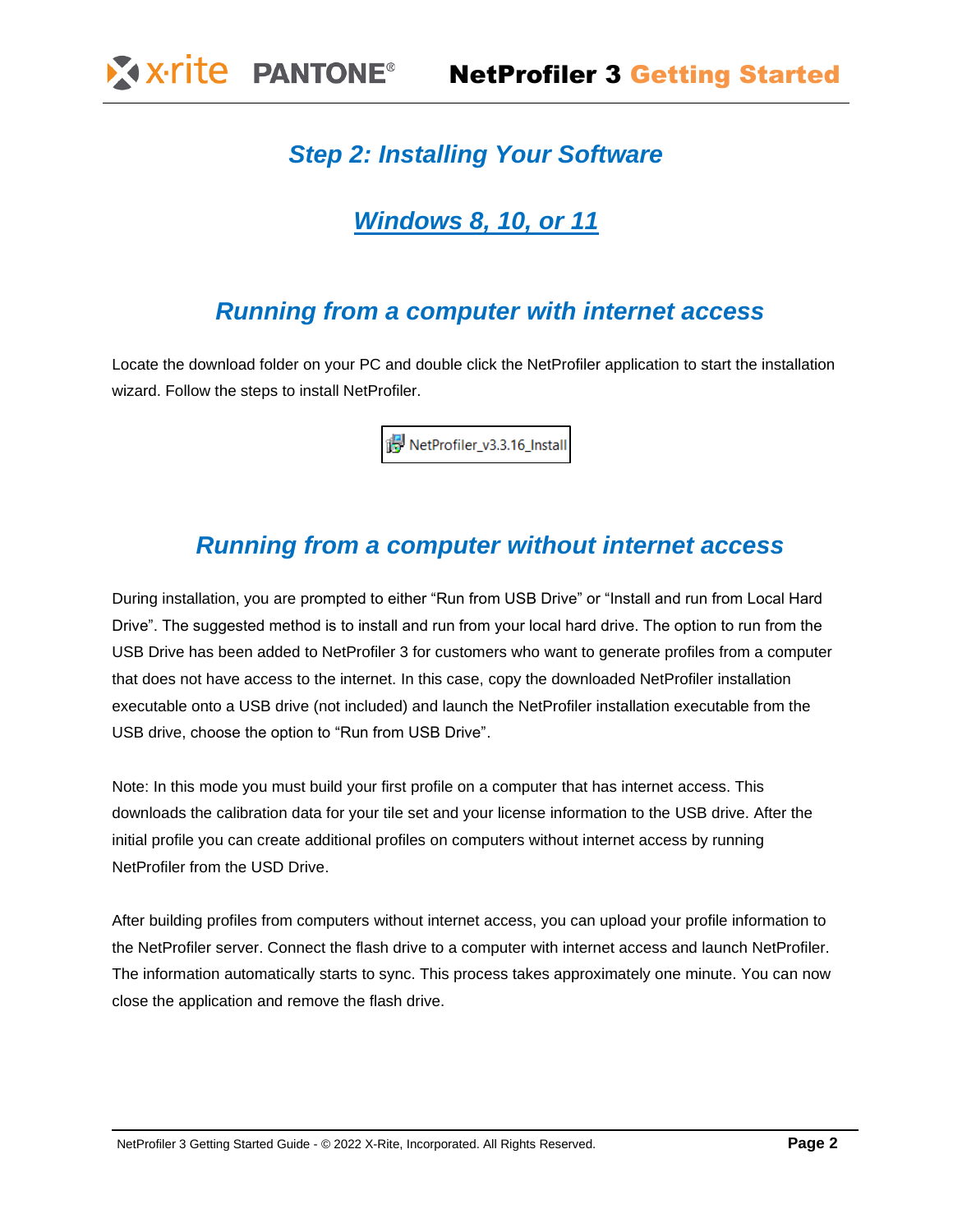# *Step 3: Connecting and Profiling Your Instrument*



- Make sure that you have connected your **eXact** device to your PC using the USB cable provided with your device
- Select eXact or eXact 2 from the drop-down menu **Instrument Type**
- The software automatically connects and establishes communication with your device
- The following screen opens:

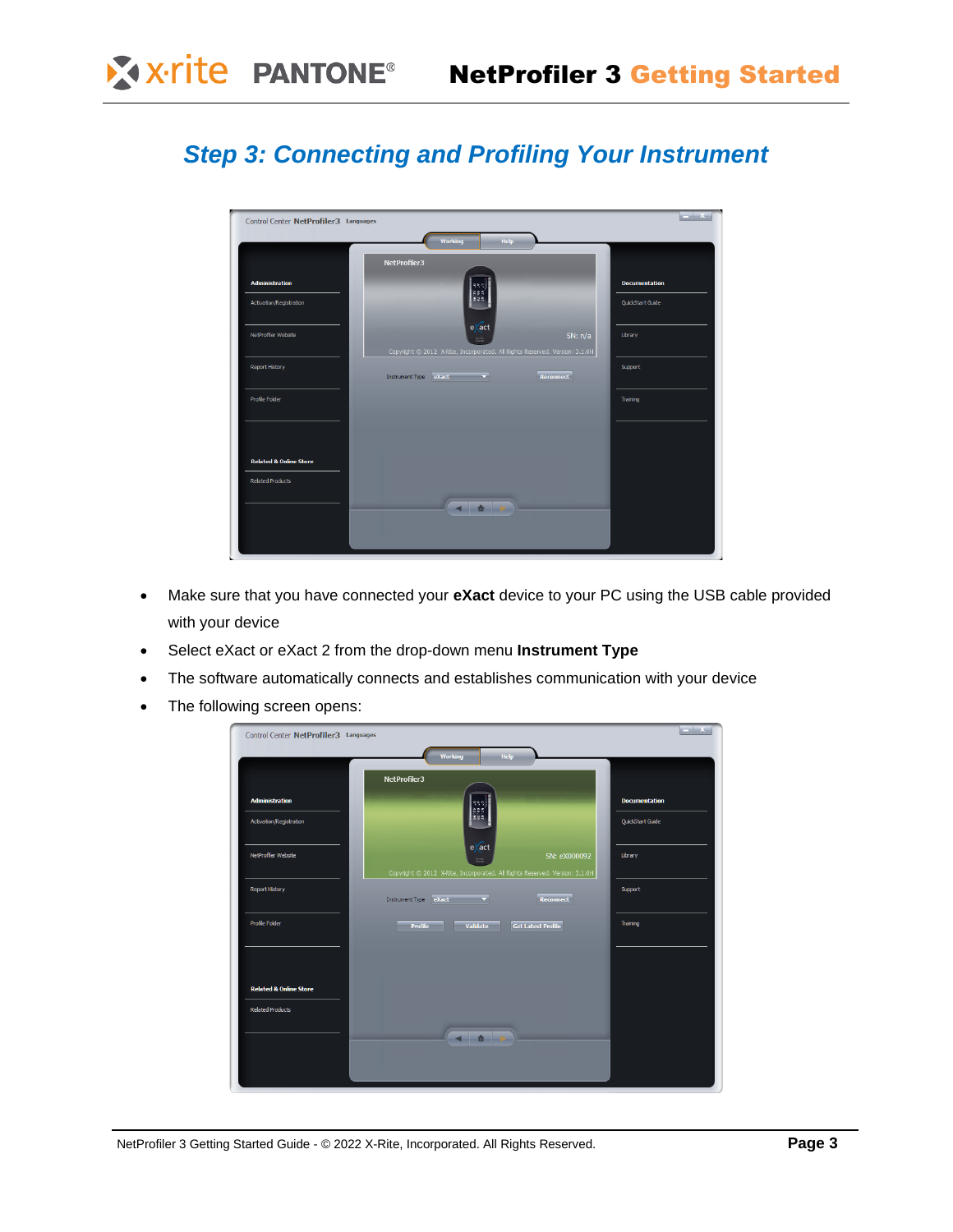X x-rite PANTONE®

- Click **Profile** to start the profiling process
- Enter the serial number printed on your NetProfiler Graphic Arts Standard card into the "Calibration Standard" field on NetProfiler software
	- o The format of the Graphic Arts Calibration Media serial number is: ETSxxxxx.



• The orange advance arrow is now enabled, and you can proceed to the first test unit outlined in Step 4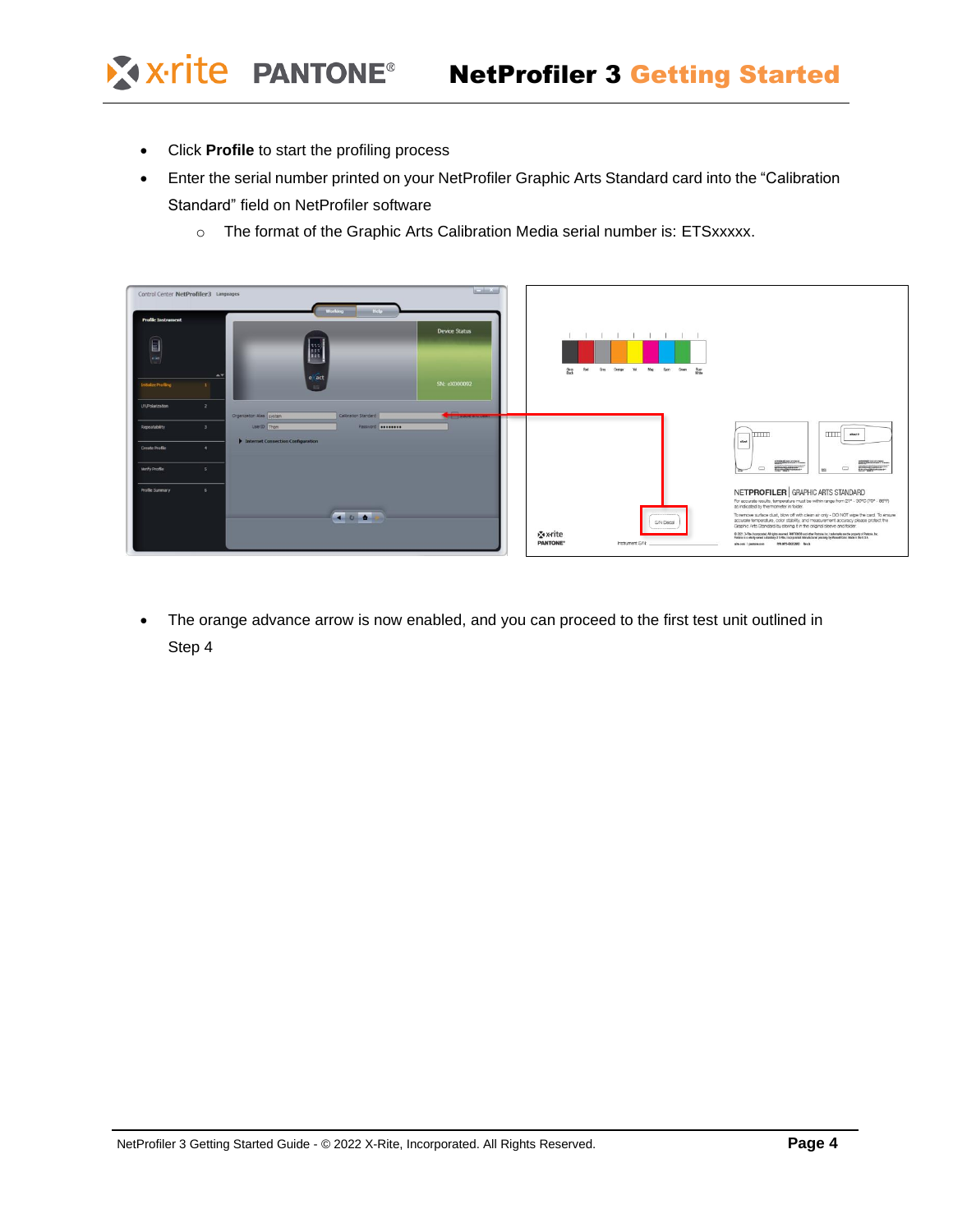### *Step 4: Using NetProfiler with your eXact and eXact 2*

NetProfiler for eXact includes two different calibration media components, a Measurement Plate and Graphic Arts Standard Calibration Card.



The measurement plate has white and black measurement spots that are used for repeatability tests and profiling. The Calibration Card has 9 color patches. The 7 color patches in the middle are used for profiling. The two additional non-profiling measurement patches are used to test the proper operation of polarization filters and to validate that the UV LED is being driven at an appropriate level to achieve proper UV/Visible balance.

Three separate test units are used to profile your eXact. The first test unit validates UV LED light output and the operation of the polarization filters. This test will prompt you to measure the Fluor White and Gloss Black color spots located on opposite sides of the Graphic Arts Standard Calibration Card. The second test unit verifies the repeatability of the device. Here you are prompted to take multiple measurements of the white and black spots on the Measurement Plate. (eXact 1 users need to hold the device down in the measurement position during this process). The final test unit determines the inter-instrument agreement and generates the profile for NetProfiler. For this test you are prompted to measure both the Measurement Plate, for white and black measurements, as well as the 7 colors in the middle of the Calibration Card. After this test, a profile is generated. You are then prompted to repeat this test unit to verify the profile.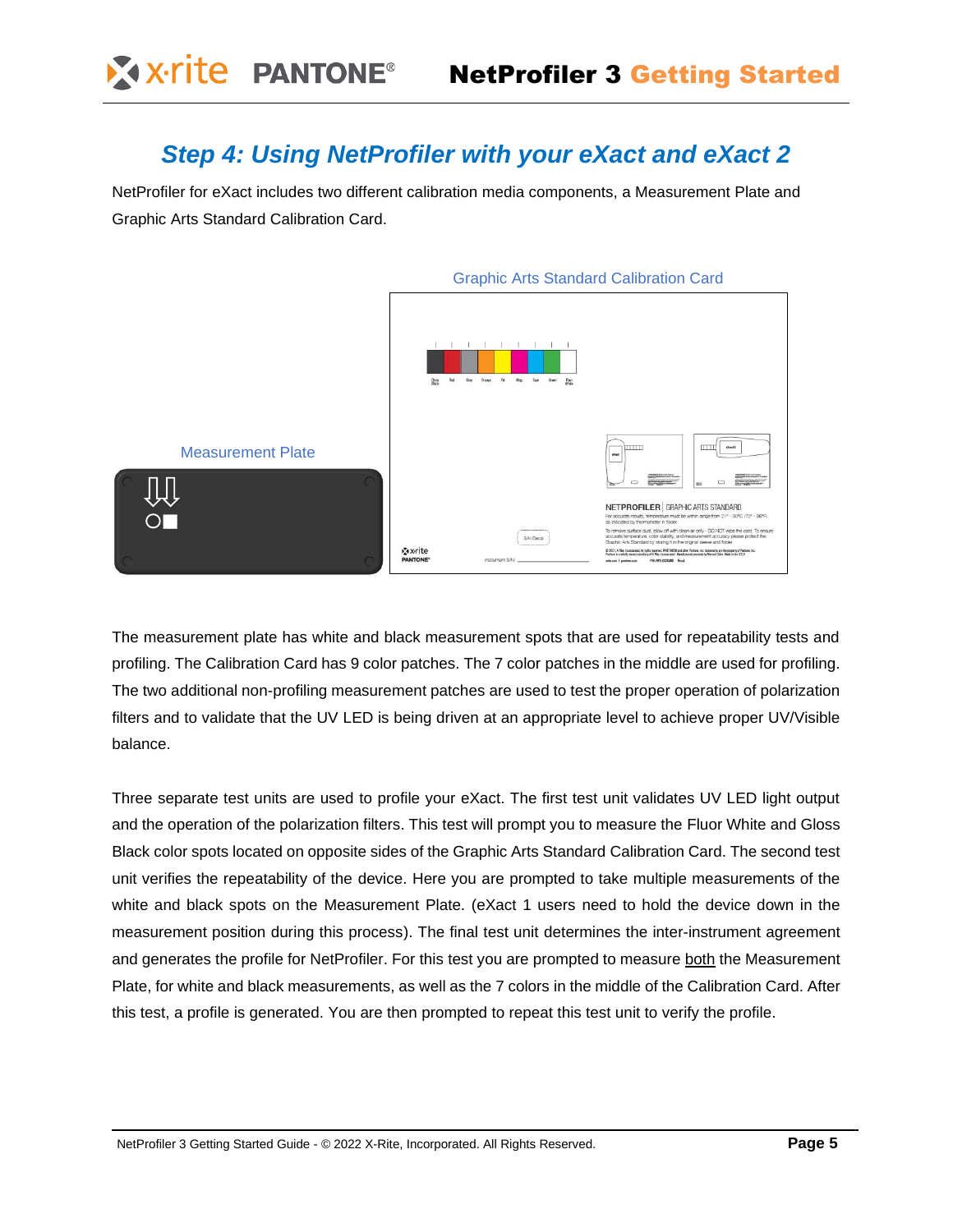The eXact unit should be oriented as shown in the following images when measuring the calibration media. It is important to make sure that your eXact is properly aligned over each color spot.

#### **Measurement Plate:**

Common orientation for both the eXact 1 and eXact 2



#### **Graphic Arts Standard Calibration Card:**

For accurate results, the eXact 1 and eXact 2 must be aligned as indicated

- eXact 1 along the width of the card
- eXact 2 along the length of the card

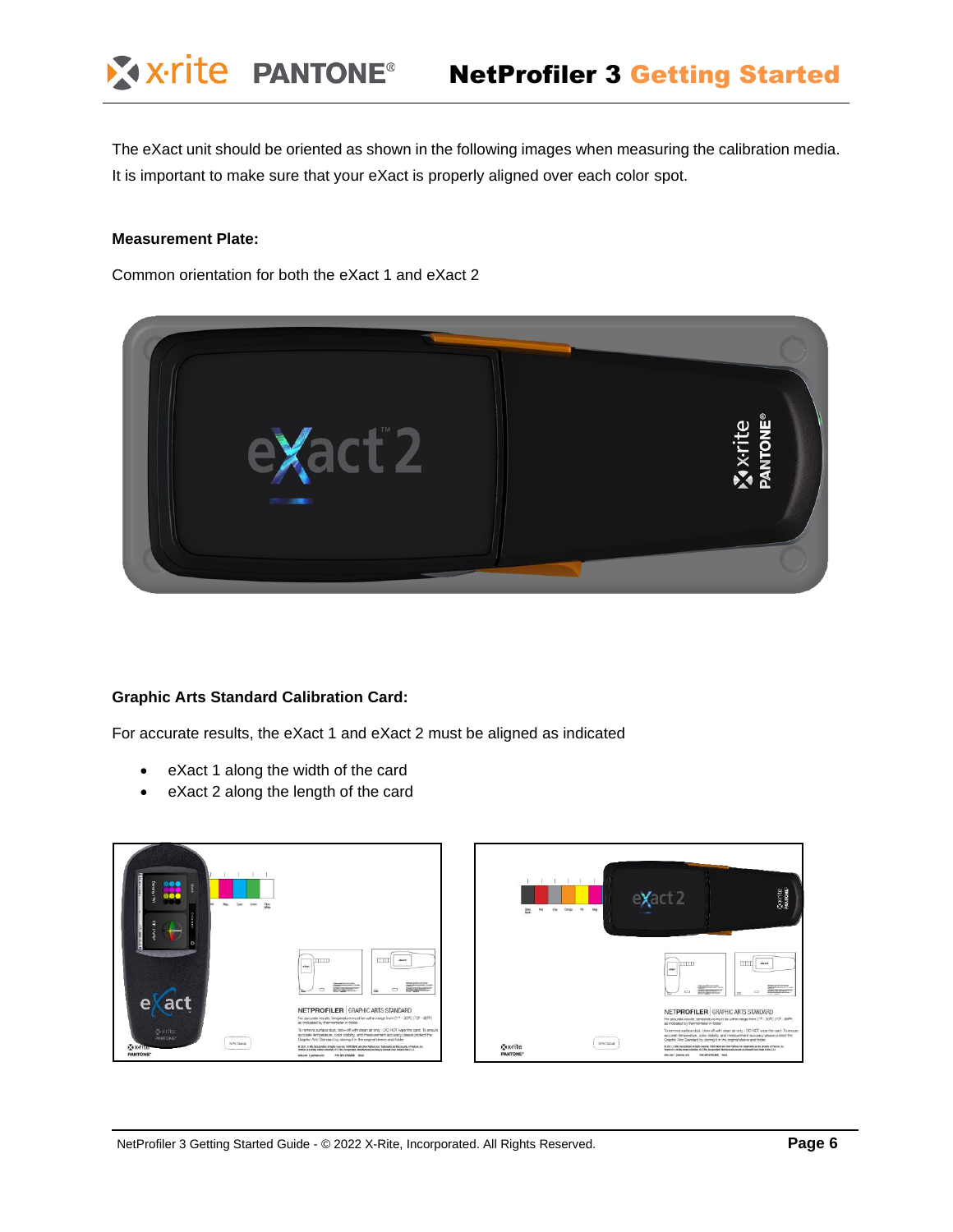#### **Switching eXact 1 Measurement Modes**

Your eXact 1 unit supports all ISO standard measurement conditions, M0, M1, M2, and M3. There is a switch on the front of your unit that allows you to toggle between two measurement configurations. Measurement in three of these modes, M0, M2, and M3, occurs simultaneously. M1 is supported in the alternative mode switch position.



NetProfiler generates profiles for each of these four modes. As you move through the profiling workflow you will be periodically asked to switch between the two measurement configurations.

The eXact 2 switches between all measurement conditions, M0, M1, M2, and M3 automatically.

### **Temperature**

During the profiling process you have to enter the temperature of the calibration media. This is done by using the thermometer located on the inside of the folder that holds the calibration media. A green color window on the scale indicates the current calibration media temperature. If a green color window is not visible, the current temperature is mid-way between the blue and tan colored windows. Record this temperature into the NetProfiler software where indicated.

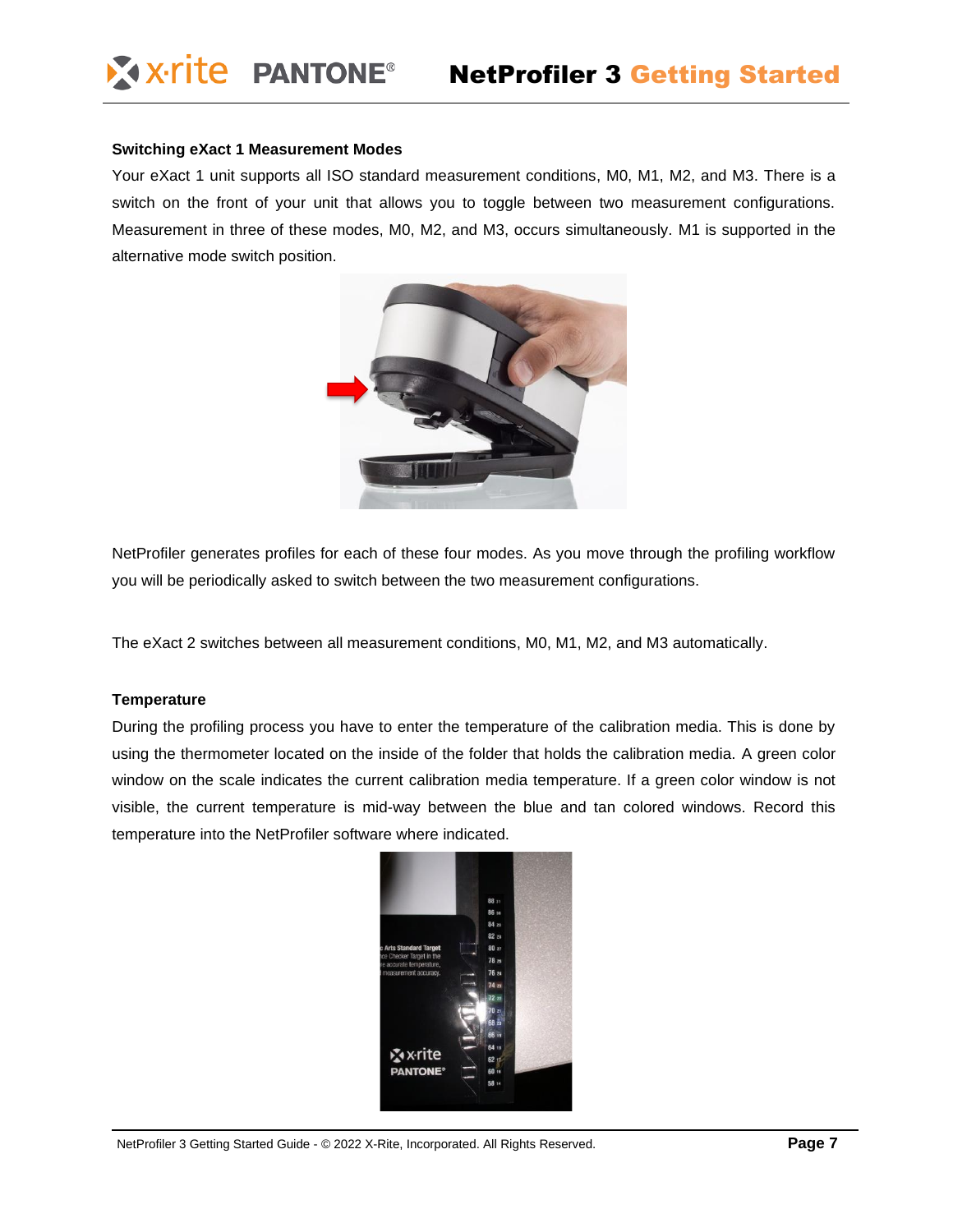# *Step 5: NetProfiler Administrator Information Setting Up Your NetProfiler Account*

### **Getting Started**

Before you can use NetProfiler, your organization needs a NetProfiler account and a NetProfiler Administrator.

### **NetProfiler Administrator**

As the administrator you will have full access to all functions and information concerning your NetProfiler account and will have the ability to create users and set access levels for your account. If your organization has more than one location, you may create sub-organizations. To create your account, please complete the form on the last page of this document and email it to us (using the contact information on the form). We will setup your NetProfiler account and provide login information. You can then setup your individual user accounts.

# *Logging in*

### **NetProfiler Reporting Service**

When you receive your login credentials, you can log into your account at the following location to manage your organization, devices, and users:

### <http://netprofiler.xrite.com/>

### **NetProfiler Desktop Software**

Your NetProfiler Organizational Alias, User ID and password are also required to login to the NetProfiler 3 desktop software. See Step 1 for additional information about downloading and installing the desktop software.